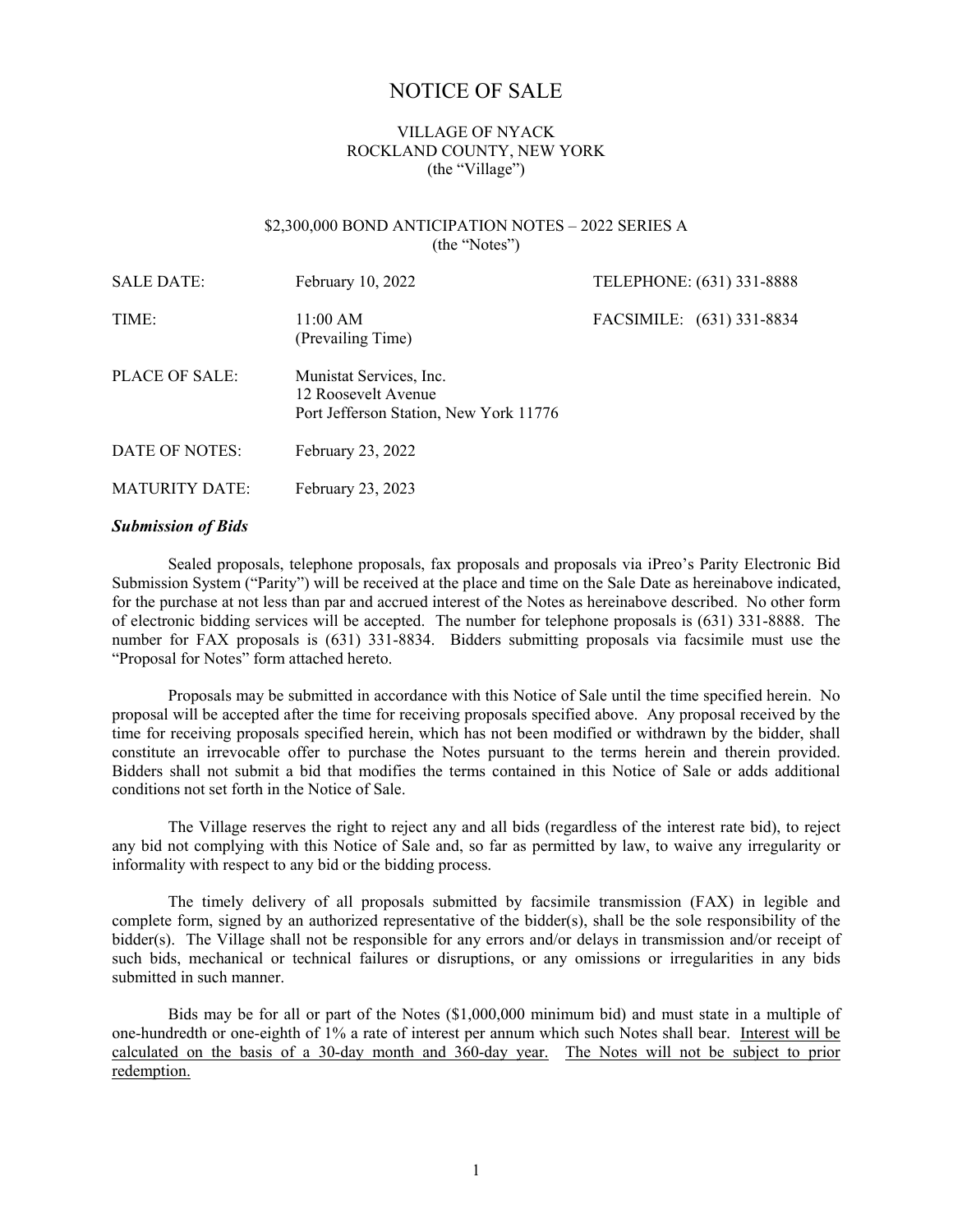## *Bidding Using Parity*

Prospective bidders wishing to submit an electronic bid via Parity must be contracted customers of Parity. Prospective bidders who do not have a contract with Parity must call (212) 849-5021 to become a customer. By submitting an electronic bid for the Notes, a bidder represents and warrants to the Village that such bidder's bid for the purchase of the Notes is submitted for and on behalf of such prospective bidder by an officer or agent who is duly authorized to bind the bidder to a legal, valid and enforceable contract for the purchase of the Notes.

Each prospective bidder who wishes to submit electronic bids shall be solely responsible to register to bid via Parity. Each qualified prospective bidder shall be solely responsible to make necessary arrangements to access Parity for purposes of submitting its bid in a timely manner and in compliance with the requirements of this Notice of Sale. Neither the Village nor Parity shall have any duty or obligation to undertake such registration to bid for any prospective bidder or to provide or assure such access to any qualified prospective bidder, and neither the Village nor Parity shall be responsible for a bidder's failure to register to bid or for proper operation of, or have any liability for any delays or interruptions of, or any damages caused by Parity. The Village is using Parity as a communications mechanism, and not as the Village's agent, to conduct the electronic bidding for the Village's Notes. The Village is not bound by any advice or determination of Parity as to whether any bid complies with the terms of this Notice of Sale. All costs and expenses incurred by prospective bidders in connection with their registration and submission of bids via Parity are the sole responsibility of the bidders, and the Village is not responsible, directly or indirectly, for any such costs or expenses. If a prospective bidder encounters any difficulty in registering to bid, or submitting or modifying a bid for the Notes, it should telephone Parity and notify the Village's Municipal Advisor, Munistat Services Inc. at (631) 331-8888 (provided that the Village shall have no obligation to take any action whatsoever upon receipt of such notice).

If any provisions of this Notice of Sale shall conflict with information provided by Parity, as approved provider of electronic bidding services, this Notice of Sale shall control. Further information about Parity, including any fee charged, may be obtained from Parity at (212) 849-5021. The time maintained by Parity shall constitute the official time with respect to all bids submitted.

### *Purpose of the Notes*

 The Notes are being issued pursuant to the Constitution and statutes of the State of New York, including among others, the Village Law and the Local Finance Law, and various bond resolutions duly adopted by the Board of Trustees of the Village as follows:

| Date of<br>Authorization | Purpose                                | Amount<br>Authorized | Amount to<br>be Issued |
|--------------------------|----------------------------------------|----------------------|------------------------|
| 12/12/2019               | Improvements to Culverts               | \$500,000            | \$500,000              |
| 10/14/2021               | Constructions of Sidewalk Improvements | 1,800,000            | 1,800,000              |
|                          | Total                                  | \$2,300,000          | \$2,300,000            |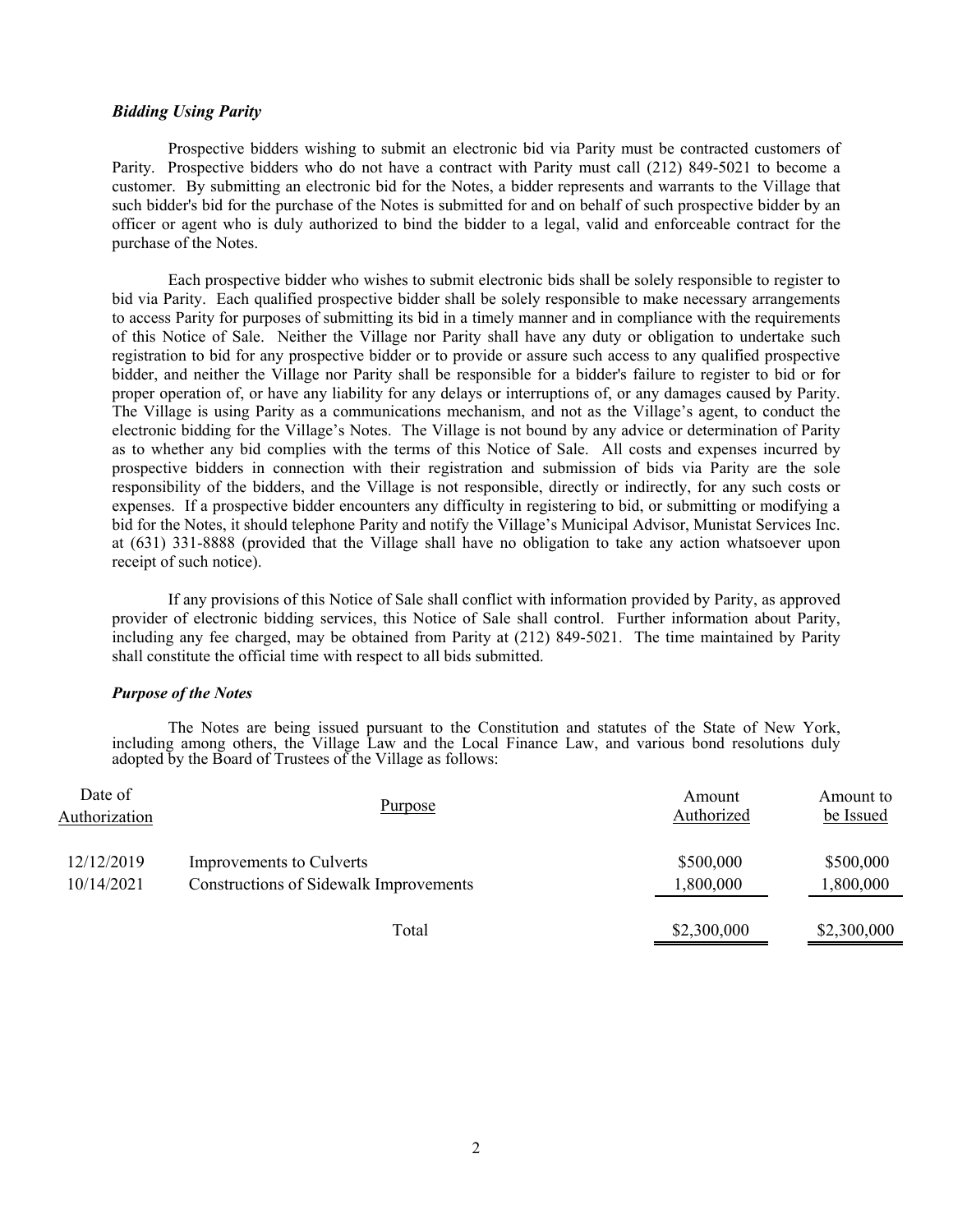#### *Payment and Security for the Notes*

Said Notes are general obligations of the Village and the faith and credit of such Village are pledged for payment of the principal of and interest on such Notes. All the taxable real property in said Village will be subject to the levy of ad valorem taxes sufficient to pay the principal of and interest on the Notes, subject to certain statutory limitations imposed by Chapter 97 of the New York Laws of 2011, as amended. (See "*Tax Levy Limit Law*" in the Preliminary Official Statement of the Village dated February 2, 2022 (the "Preliminary Official Statement"), circulated in connection with the sale of the Notes, which shall be supplemented by the final official statement to be dated February 10, 2022 (the "Official Statement"). The State Constitution requires the Village to pledge its faith and credit for the payment of the principal of the Notes and the interest thereon and to make annual appropriations for the amounts required for the payment of such interest and the redemption of the Notes.

# *Award of Notes*

The Notes will be awarded and sold to the bidder(s) complying with the terms of sale and offering to purchase the Notes at the lowest net interest cost, and if two or more such bidders offer the same lowest net interest cost, then to one of said bidders offering to purchase the largest par amount of the Notes and if all of said bidders offer the same net interest cost and offer to purchase the same par amount, then to the one of said bidders selected by the Sale Officer by lot from among all said bidders.

The right is reserved by the Village to award to any bidder all or any part of the Notes which such bidder offers to purchase and, in the event of a partial award, the premium, if any, specified by such bidder will be pro-rated.

Award of the Notes is expected to be made promptly after opening of the bids, but the successful bidder(s) may not withdraw its proposal until after 3:00 o'clock P.M. (Prevailing Time) on the day of such bid opening and then only if such award has not been made prior to the withdrawal. The Notes will be delivered and shall be paid for on or about the Date of Notes at such place and on such business day and at such hour, as the Sale Officer and successful bidder(s) shall mutually agree.

#### *Form of the Notes*

The Notes will be issued in registered form and, at the option of the purchaser, the Notes will be either (i) registered in the name of the successful bidder(s) or (ii) issued in book-entry form and registered to Cede  $\&$ Co., as the partnership nominee for The Depository Trust Company, New York, New York ("DTC").

If the Notes are registered in the name of the successful bidder(s), a single note certificate will be issued for those Notes bearing the same rate of interest in the aggregate principal amount awarded to the successful bidder at such interest rate. Principal of and interest on such Notes will be payable in Federal Funds by the Village, at such bank or trust company located and authorized to do business in the State of New York as selected by the successful bidder(s).

If the Notes are issued in book-entry form, such notes will be delivered to DTC, which will act as securities depository for the Notes. Beneficial owners will not receive certificates representing their interests in the Notes. Individual purchases may be made in denominations of \$5,000 or integral multiples thereof. A single note certificate will be issued for those book-entry Notes bearing the same rate of interest and CUSIP number in the aggregate principal amount awarded to such purchaser(s) at such interest rate. Principal of and interest on said Notes will be paid in Federal Funds by the Village to Cede & Co., as nominee for DTC, which will in turn remit such principal and interest to its participants for subsequent distribution to the beneficial owners of the Notes as described herein. Transfer of principal and interest payments to beneficial owners by participants of DTC will be the responsibility of such participants and other nominees of beneficial owners. The Village will not be responsible or liable for payments by DTC to its participants or by DTC participants to beneficial owners or for maintaining, supervising or reviewing the records maintained by DTC, its participants or persons acting through such participants.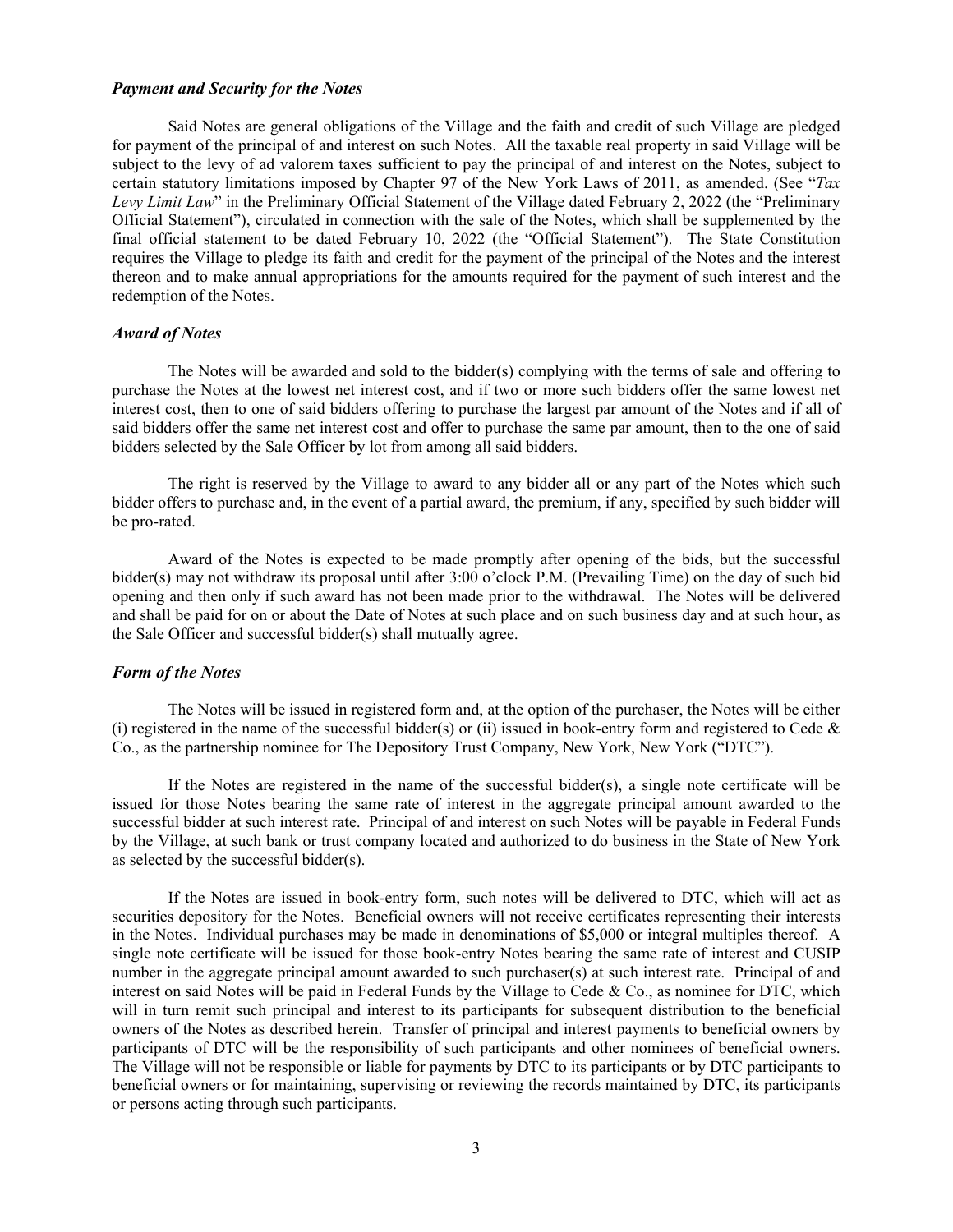CUSIP identification numbers will be printed on the book-entry Notes if Bond Counsel is provided with such numbers by the close of business on the Sale Date of the Notes, but neither the failure to print such number on any Note nor any error with respect thereto shall constitute cause for a failure or refusal by the purchaser thereof to accept delivery and pay for the Notes in accordance with the terms hereof. The Village's Municipal Advisor shall be responsible for applying for and obtaining CUSIP identification numbers within one day after this Notice of Sale is circulated. The CUSIP Service Bureau charge for the assignment of said numbers shall be the responsibility of and shall be paid for by the purchaser. DTC is an automated depository for securities and a clearinghouse for securities transactions, and will be responsible for establishing and maintaining a book-entry-only system for recording the ownership interests of its participants, which include certain banks, trust companies and securities dealers, and the transfer of the interests among its participants. The DTC participants will be responsible for establishing and maintaining records with respect to the Notes. Individual purchases of beneficial ownership interests in the Notes may be made only through book entries made on the books and records of DTC (or a successor depository) and its participants.

The Village will act as Fiscal Agent for any Notes issued in book-entry form and the purchaser will act as Fiscal Agent for any Notes registered in the name of the purchaser. Paying Agent fees, if any, will be paid by the purchaser. The Village's contact information is as follows: Lise Chanin, Village Clerk/Treasurer of the Village of Nyack, 9 North Broadway, Nyack, NY 10960, Phone (845) 358-0548 and Fax (845) 358- 1480 and email: clerktreasurer@nyack-ny.gov.

#### *Delivery of the Notes*

The Notes will be delivered on or about the Date of Notes, referred to herein, at no cost to the purchaser, in New York, New York or otherwise as may be agreed with the purchaser; however, if the Notes are issued in book-entry only form, said Notes will be deposited with DTC, Jersey City, New Jersey. At the time of delivery of the Notes, the purchase price shall be paid in FEDERAL FUNDS or other funds available for immediate credit on said delivery date.

# *Legal Opinion*

The approving legal opinion of Bond Counsel will be furnished to the purchaser upon delivery of the Notes substantially in the form set forth in  $\Delta p$  and  $\Delta \text{C}$  to the Preliminary Official Statement.

#### *Tax Exemption*

In the opinion of Bond Counsel, interest on the Notes is (i) excluded from gross income for federal income tax purposes pursuant to Section 103 of the Internal Revenue Code of 1986, as amended (the "Code") and (ii) exempt from personal income taxes of New York State and its political subdivisions, including The City of New York, all as described in more detail under the caption, "TAX MATTERS" in the Preliminary Official Statement. Upon delivery of the Notes, Bond Counsel will deliver an opinion regarding the taxexempt status of the Notes substantially in the form of the approving legal opinion of Bond Counsel set forth in Appendix C to the Preliminary Official Statement.

#### *Bank Qualification*

The Village will designate the Notes as "qualified tax-exempt obligations" pursuant to the provisions of Section 265(b)(3) of the Code.

#### *Obligation of Winning Bidder(s) to Deliver an Issue Price Certificate at Closing*

By submitting a bid, each bidder is certifying that its bid is a firm offer to purchase the Notes, is a good faith offer which the bidder believes reflects current market conditions, and is not a "courtesy bid" being submitted for the purpose of assisting in meeting the competitive sale requirements relating to the establishment of the "issue price" of the Notes pursuant to Section 148 of the Code, including the requirement that bids be received from at least three (3) underwriters of municipal bonds who have established industry reputations for underwriting new issuances of municipal bonds (the "Competitive Sale Requirements"). The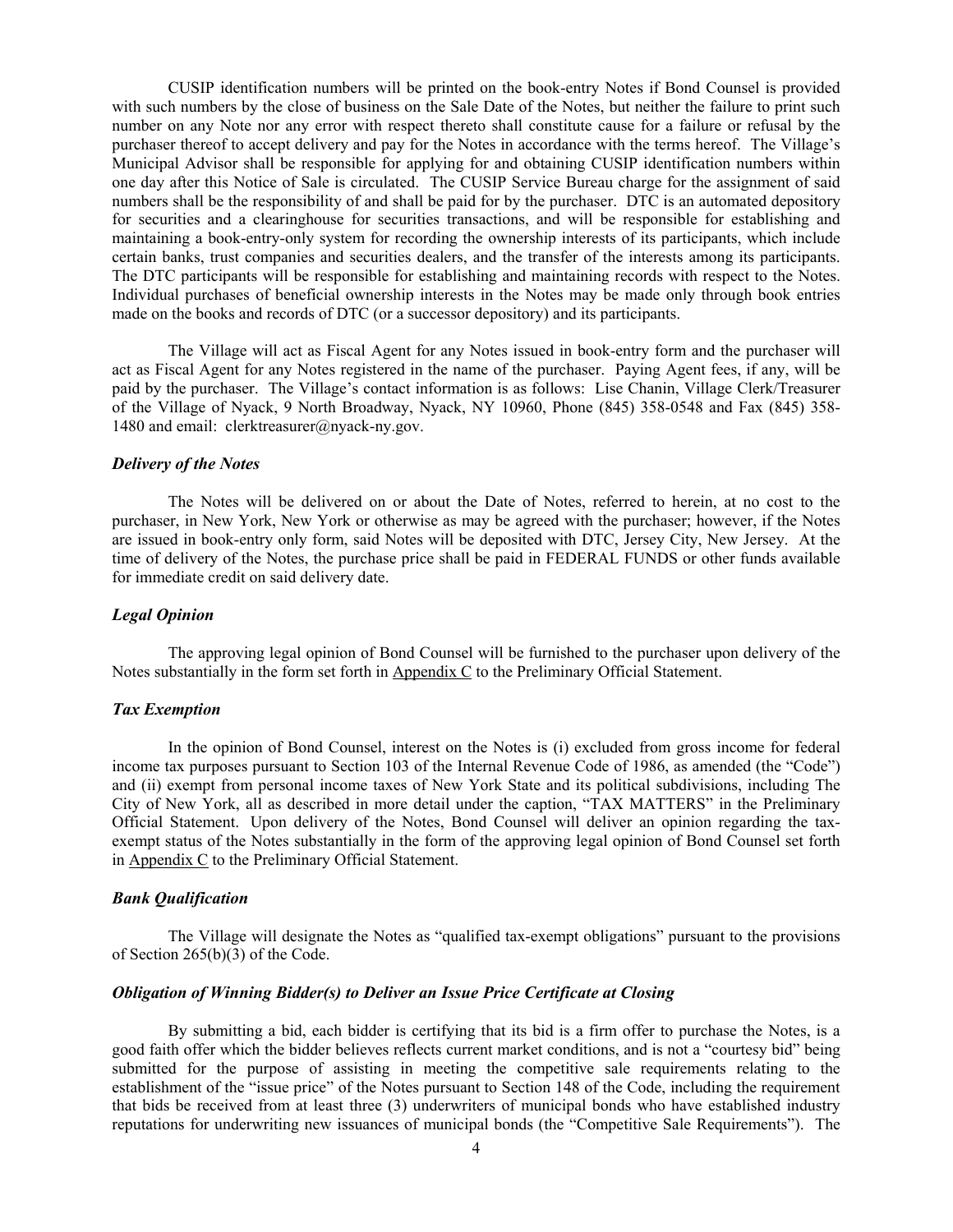Municipal Advisor will advise the winning bidder(s) if the Competitive Sale Requirements were met at the same time it notifies the winning bidder(s) of the award of the Notes. **Bids will not be subject to cancellation in the event that the Competitive Sale Requirements are not satisfied.**

The winning bidder(s) shall, within one (1) hour after being notified of the award of the Notes, advise the Municipal Advisor by electronic or facsimile transmission of the reasonably expected initial public offering price or yield of each maturity of the Notes (the "Initial Reoffering Prices") as of the date of the award.

By submitting a bid, the winning bidder(s) agrees (unless the winning bidder is purchasing the Notes for its own account and not with a view to distribution or resale to the public) that if the Competitive Sale Requirements are not met, it will elect and satisfy either option (1) or option (2) described below. *Such election must be made on the bid form submitted by each bidder. In the event a bidder submits a bid via Parity, such bidder must notify the Municipal Advisor by email (nnadelson@munistat.com) as to such election at the time such bid is submitted.* 

#### (1) **Hold the Price**. The winning bidder(s):

(a) will make a bona fide offering to the public of all of the Notes at the Initial Reoffering Prices and provide Bond Counsel with reasonable supporting documentation, such as a copy of the pricing wire or equivalent communication, the form of which is acceptable to Bond Counsel,

(b) will neither offer nor sell to any person any Notes within a maturity at a price that is higher, or a yield that is lower, than the Initial Reoffering Price of such maturity until the earlier of (i) the date on which the winning bidder has sold to the public at least 10 percent of the Notes of such maturity at a price that is no higher, or a yield that is no lower, than the Initial Reoffering Price of such maturity or (ii) the close of business on the 5th business day after the date of the award of the Notes, and

(c) has or will include within any agreement among underwriters, any selling group agreement and each third-party distribution agreement (to which the winning bidder is a party) relating to the initial sale of the Notes to the public, together with the related pricing wires, language obligating each underwriter to comply with the limitations on the sale of the Notes as set forth above.

## (2) **Follow the Price**. The winning bidder(s):

(a) will make a bona fide offering to the public of all of the Notes at the Initial Reoffering Prices and provide the Issuer with reasonable supporting documentation, such as a copy of the pricing wire or equivalent communication, the form of which is acceptable to Bond Counsel,

(b) will report to the Issuer information regarding the first price that at least 10 percent of the Notes within each maturity of the Notes have been sold to the public,

(c) will provide the Issuer with reasonable supporting documentation or certifications of such sale prices the form of which is acceptable to Bond Counsel. This reporting requirement, which may extend beyond the closing date of the Notes, will continue until such date the requirement set forth in paragraph (b) above for each maturity of the Notes is satisfied, and

(d) has or will include within any agreement among underwriters, any selling group agreement and each third-party distribution agreement (to which the winning bidder is a party) relating to the initial sale of the Notes to the public, together with the related pricing wires, language obligating each underwriter to comply with the reporting requirement described above.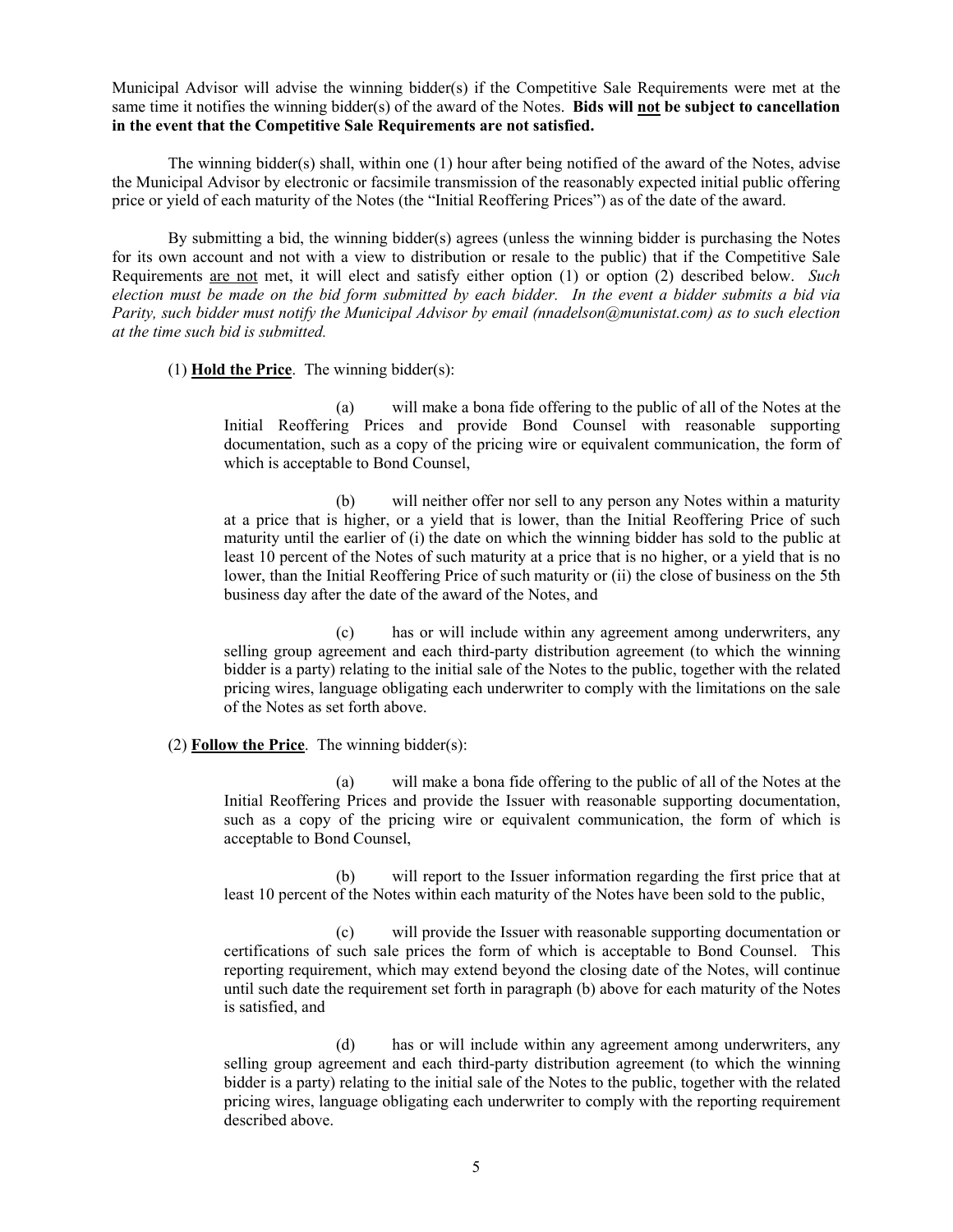For purposes of the "hold the price" or "follow the price" requirement, a "maturity" refers to Notes that have the same interest rate, credit and payment terms.

Regardless of whether or not the Competitive Sale Requirements were met, the winning bidder shall submit to the Issuer a certificate (the "Reoffering Price Certificate"), satisfactory to Bond Counsel, prior to the delivery of the Notes stating the applicable facts as described above. The form of Reoffering Price Certificate is available by contacting Bond Counsel or the Municipal Advisor.

If the winning bidder has purchased the Notes for its own account and not with a view to distribution or resale to the public, then, whether or not the Competitive Sale Requirements were met, the Reoffering Price Certificate will recite such facts and identify the price or prices at which the purchase of the Notes was made.

For purposes of this Notice, the "public" does not include the winning bidder or any person that agrees pursuant to a written contract with the winning bidder to participate in the initial sale of the Notes to the public (such as a retail distribution agreement between a national lead underwriter and a regional firm under which the regional firm participates in the initial sale of the Notes to the public). In making the representations described above, the winning bidder must reflect the effect on the offering prices of any "derivative products" (e.g., a tender option) used by the bidder in connection with the initial sale of any of the Notes.

#### *Official Statement, Undertaking to Provide Notices of Events and Compliance History*

The Village will provide a reasonable number of Official Statements to each successful bidder within seven (7) business days following receipt of a written request therefor made to the Village and its Municipal Advisor. Such request may specify the applicable (a) offering price, (b) selling compensation, (c) rating, (d) credit enhancement and (e) identity and complete name of such bidder and any participating underwriters, and if so, the Preliminary Official Statement will be modified or supplemented by the information so specified. Neither the Village nor its Municipal Advisor shall be liable in any manner for any delay, inaccuracy, or omission on the part of any successful bidder with respect to such request, nor shall the Village's failure, as a result thereof, to provide the Official Statement within the above time period, constitute cause for a failure or refusal by such bidder to accept delivery of and pay for the Notes in accordance with the terms hereof.

The Preliminary Official Statement is in a form "deemed final" by the Village for purposes of Securities and Exchange Commission Rule 15c2-12 ("Rule 15c2-12"), but may be modified or supplemented as noted above. In order to assist bidders in complying with Rule 15c2-12 and as part of the Village's contractual obligation arising from its acceptance of the proposal of the successful bidder(s), at the time of the delivery of the Notes the Village will provide an executed copy of its "Undertaking to Provide Notices of Events" (the "Undertaking").

Except as otherwise set forth in the Preliminary Official Statement (see the caption entitled "DISCLOSURE UNDERTAKING"), the Village is in compliance in all material respects with all previous undertakings made pursuant to Rule 15c2-12 during each of the past five years.

#### *Documents Accompanying the Delivery of the Notes*

The obligation hereunder to deliver or accept the Notes pursuant hereto shall be conditioned on the delivery to the successful bidder at the time of delivery of the Notes of: (i) the opinion of Bond Counsel; (ii) a certificate of the Village Attorney, dated the date of delivery of the Notes, to the effect that there is no controversy or litigation of any nature pending or threatened to restrain or enjoin the issuance, sale, execution or delivery of the Notes, or in any way contesting or affecting the validity of the Notes or any of the proceedings taken with respect to the issuance and sale thereof or the application of moneys to the payment of the Notes, and further stating that there is no controversy or litigation of any nature now pending or threatened by or against the Village wherein an adverse judgment or ruling could have a material adverse impact on the financial condition of the Village or adversely affect the power of the Village to levy, collect and enforce the collection of taxes or other revenues for the payment of its Notes, which has not been disclosed in the Official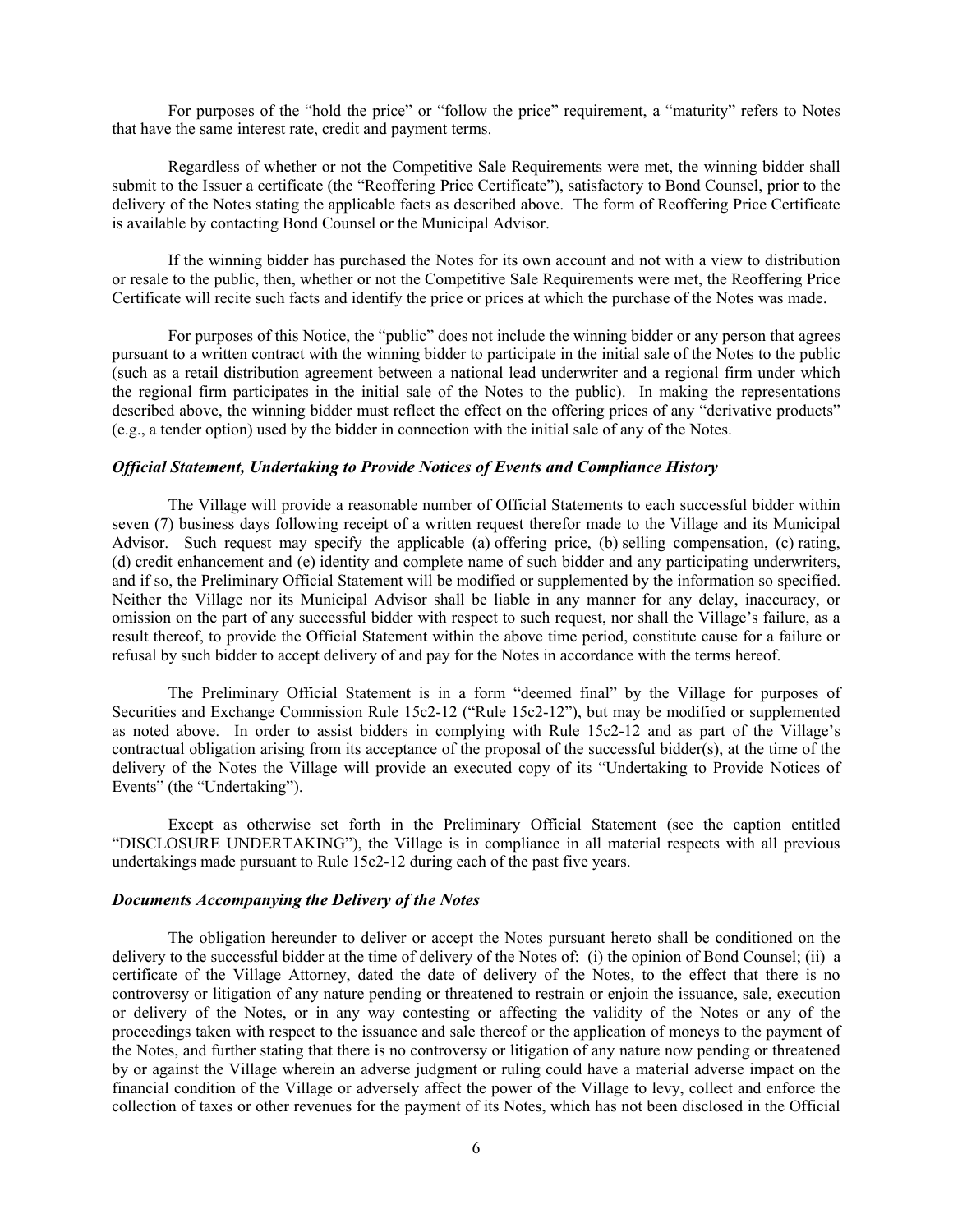Statement; (iii) a certificate of the Village Treasurer to the effect that as of the date of the Official Statement and at all times subsequent thereto, up to and including the time of the delivery of the Notes, the Official Statement did not and does not contain any untrue statement of a material fact or omit to state a material fact necessary to make the statements herein, in the light of the circumstances under which they were made, not misleading, and further stating that there has been no adverse material change in the financial condition of the Village since the date of the Official Statement to the date of issuance of the Notes (and having attached thereto a copy of the Official Statement); (iv) a certificate signed by the Village Treasurer evidencing payment for the Notes; (v) a signature certificate evidencing the due execution of the Notes, including statements that (a) no litigation of any nature is pending or, to the knowledge of the signers, threatened, restraining or enjoining the issuance and delivery of the Notes or the levy and collection of taxes to pay the principal of and interest thereon, nor in any manner questioning the proceedings and authority under which the Notes were authorized or affecting the validity of the Notes thereunder, (b) neither the corporate existence or boundaries of the Village nor the title of the signers to their respective offices is being contested, and (c) no authority or proceedings for the issuance of the Notes have been repealed, revoked or rescinded, and (vi) a Tax Certificate executed by the Village Treasurer, as described under "TAX MATTERS" in the Preliminary Official Statement.

#### *Contact Information*

The Village's contact information is as follows: Lise Chanin, Village Clerk/Treasurer of the Village of Nyack, 9 North Broadway, Nyack, NY 10960, Phone (845) 358-0548 and Fax (845) 358-1480 and email: clerktreasurer@nyack-ny.gov.

Copies of this Notice of Sale and the Preliminary Official Statement prepared in connection with the sale of the Notes may be obtained upon request from the offices of Munistat Services, Inc., 12 Roosevelt Avenue, Port Jefferson Station, New York 11776, telephone number (631) 331-8888 and website: http://www.munistat.com.

# VILLAGE OF NYACK, ROCKLAND COUNTY, NEW YORK

By: /s/ LISE CHANIN

Village Treasurer

Dated: February 2, 2022